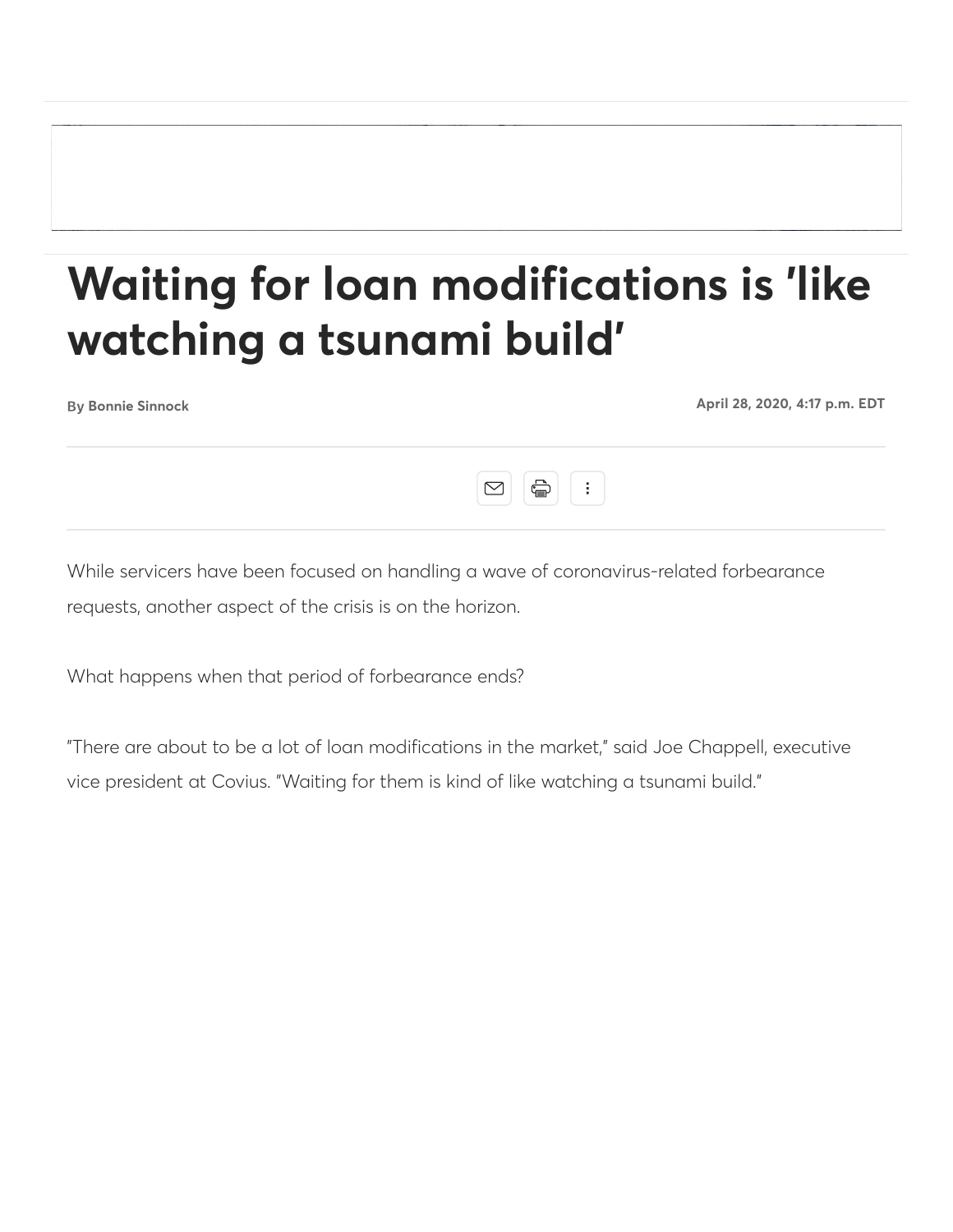# Loan performance in hurricane-affected regions



It's an eventuality that Fannie Mae and Freddie Mac called attention to Monday, in reminding consumers that they won't be demanding a lump-sum payment once the forbearance period is over. The GSEs noted that loan modifications and other options are available if consumers can't pay.

### **Article Mortgage brokers and credit unions support their communities during global pandemic**

QLMS partners across the country react to challenging times by supporting their neighbors.

 $PARTNER INSIGHTS$ **Ouicken Loans S P O N S O R C O N T E N T F R O M**Mortgage Services

But modifying a loan requires a more complex application process than the forbearance in the rescue bill — which is available merely upon statement of a coronavirus hardship — and the number of applications the industry may need to process could be quite high.

At minimum, servicers may want to prepare for the 10% distress rate seen as a result of the 2007- 2008 credit crisis. If the coronavirus has an impact similar to natural disasters like hurricanes,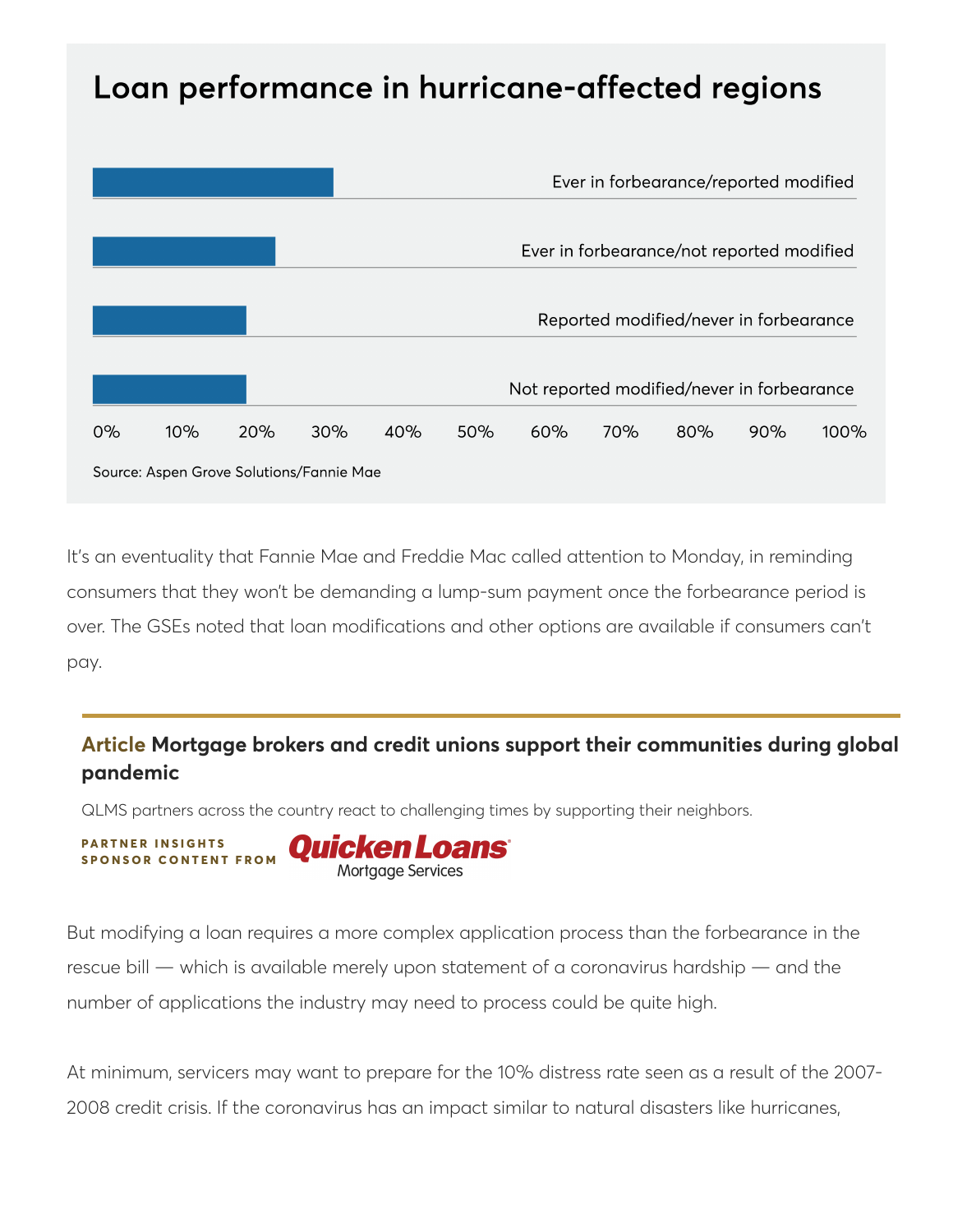forbearance and modification rates could top 50%, an Aspen Grove Solutions analysis of Fannie Mae data found.

A large percentage of borrowers who exercise coronavirus-related forbearance option may need to apply for additional relief after the six-to-12 month period delineated in the rescue package.

# **CORONAVIRUS IMPACT: ADDITIONAL COVERAGE**

### **1 Cost of GSEs' mortgage market support may be too steep for lenders**

### **2 Refis bolstered Flagstar as it grappled with coronavirus impact**

### **3 Manhattan homebuyers rewriting the rules on deals in virus era**

But in some circumstances borrowers may not have been eligible for the coronavirus-related forbearance as specified in the rescue bill in the first place. Only borrowers with governmentrelated loans are eligible under the rescue package's terms. While that constitutes the majority of loans in the market, and forbearance may be offered voluntarily or under local rules on other mortgages, it is possible modification will begin earlier in some circumstances.

Either way, at some point, "those loans are all going to come due and you are going to need documentation," said Eric Rachmel, CEO of Brace, a digital servicing company. Brace partners with a fintech called Ocrolus to help companies manage workflow and data associated with mortgage assistance applications.

While technology that processes modifications and other distressed-loan options isn't currently as hard to find as it was during the credit crisis over a decade ago, it's still has more complexity to it than the automation being used to process forbearances. Those who are already on those platforms will likely have a lot of the capabilities they need to process modifications in bulk, but they may want to beef up their technology, according to Craig Focardi, senior analyst, banking, at Celent.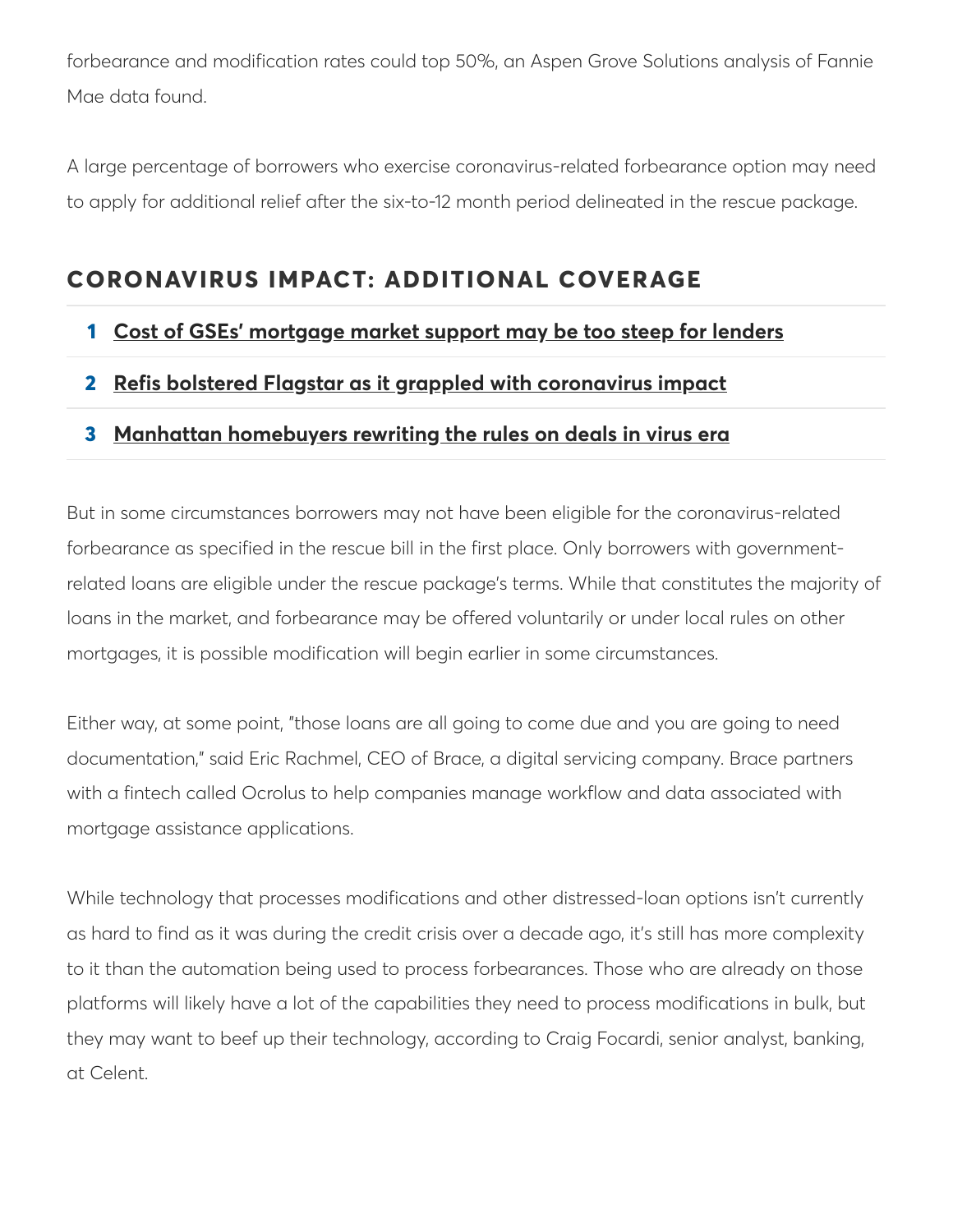"I think that mortgage servicers that are on the major servicing platforms will have most of what they need to process forbearance and loan modification," he said, noting Sagent Lending's selfservice digital application for mortgagors to initiate loan forbearance as one example.

But some parts of the process, like large-scale management of documents consumers use to apply for and obtain loan modifications, may require more specialized technology. While this is available, it may not be part of core in-house or vendor systems.

"Doc management was a huge issue 10 years ago, and that's where loan modifications and collections processing bogged down. Even today, that isn't necessarily an out-of-the-box offering from a servicing vendor," he said.

#### **Bonnie Sinnock** Capital Markets Editor

|                                                                  | $\bigoplus$<br>÷<br>M |             |                    |                   |
|------------------------------------------------------------------|-----------------------|-------------|--------------------|-------------------|
| <b>REPRINT</b><br>$\mathbb{R}$                                   |                       |             |                    |                   |
| For reprint and licensing requests for this article, click here. |                       |             |                    |                   |
| Loan modifications                                               | Servicing             | <b>GSEs</b> | <b>Coronavirus</b> | <b>Fannie Mae</b> |
| <b>Freddie Mac</b>                                               |                       |             |                    |                   |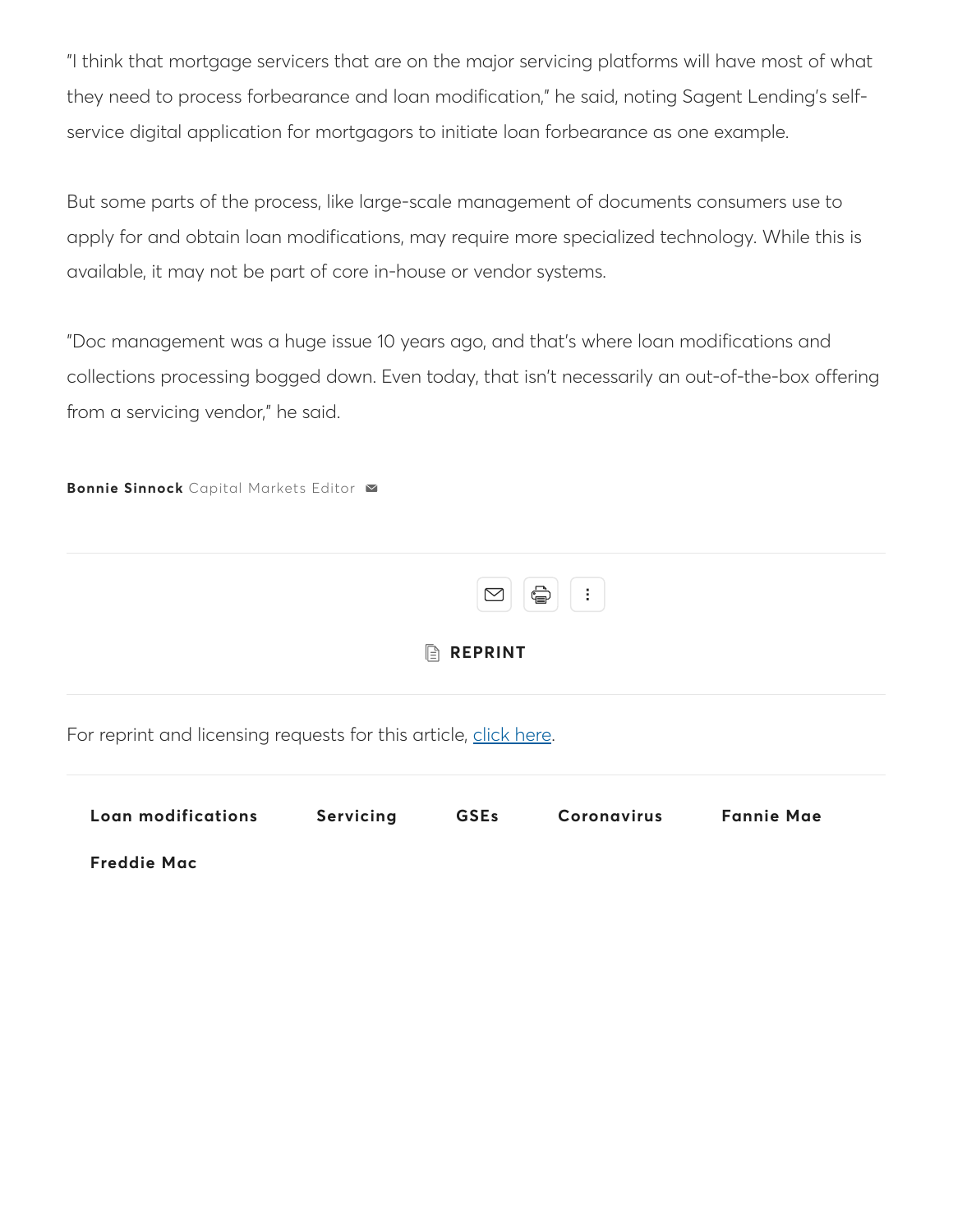#### **TRENDING**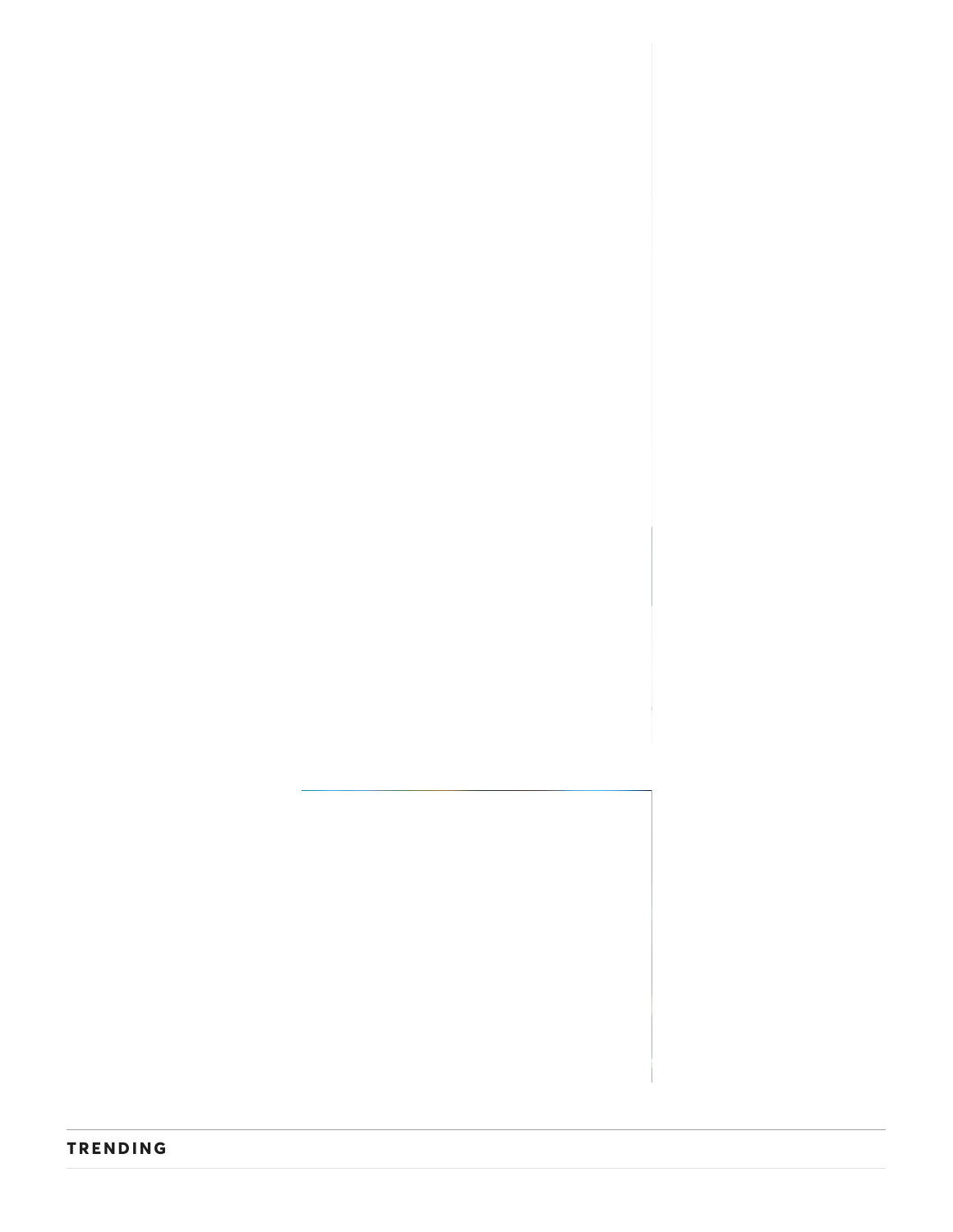#### **C A R E E R M O V E S**

# **CFPB chief operating officer plans move to the FHFA**

The Consumer Financial Protection Bureau's chief operating officer will take a similar position at the Federal Housing Finance Agency, fulfilling one of the multiple recruiting goals the FHFA announced in January.

**By Bonnie Sinnock 1h ago**

#### **D E M O G R A P H I C S**

## **Coronavirus unevenly threatens housing for people of color: report**

Mass layoffs and furloughs due to COVID-19 disproportionately affected Asian, black and Latino workers, and, in turn, will impact their housing security the most, according to Zillow.

**By Paul Centopani 7h ago**

#### **H E L O C S**

### **How the coronavirus is changing the HELOC lending market**

Is JPMorgan Chase an outlier or the canary in the coal mine when it comes to home equity lending during the coronavirus spread?

**By Brad Finkelstein 10h ago**

#### **MO RE FROM NATI O NAL MO RTGAGE NEWS**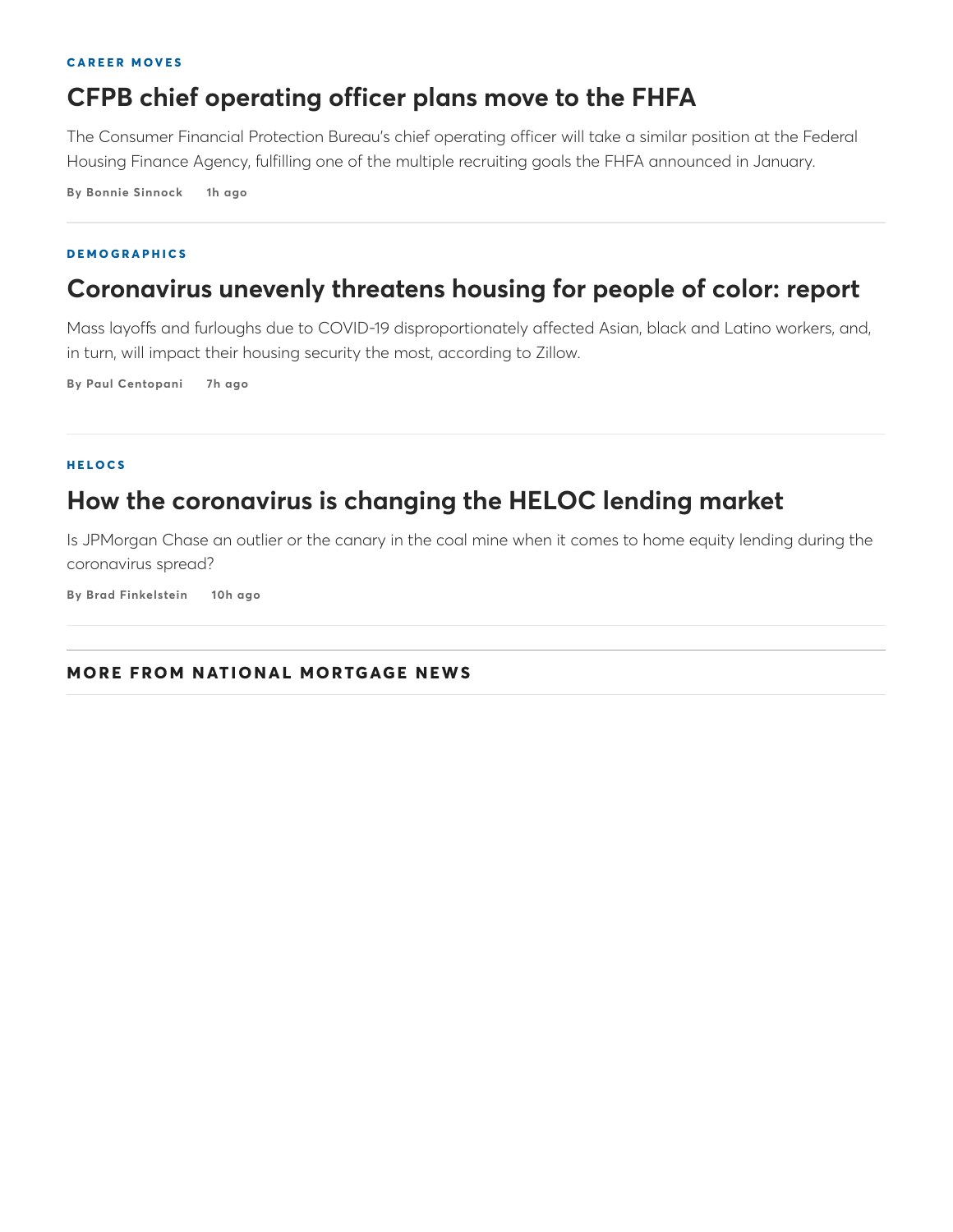**R M B S P R I M E J U M B O**

# **Moody's mulling junior-note downgrades on 12 Redwood prime jumbo MBS deals**

**By Glen Fest April 27**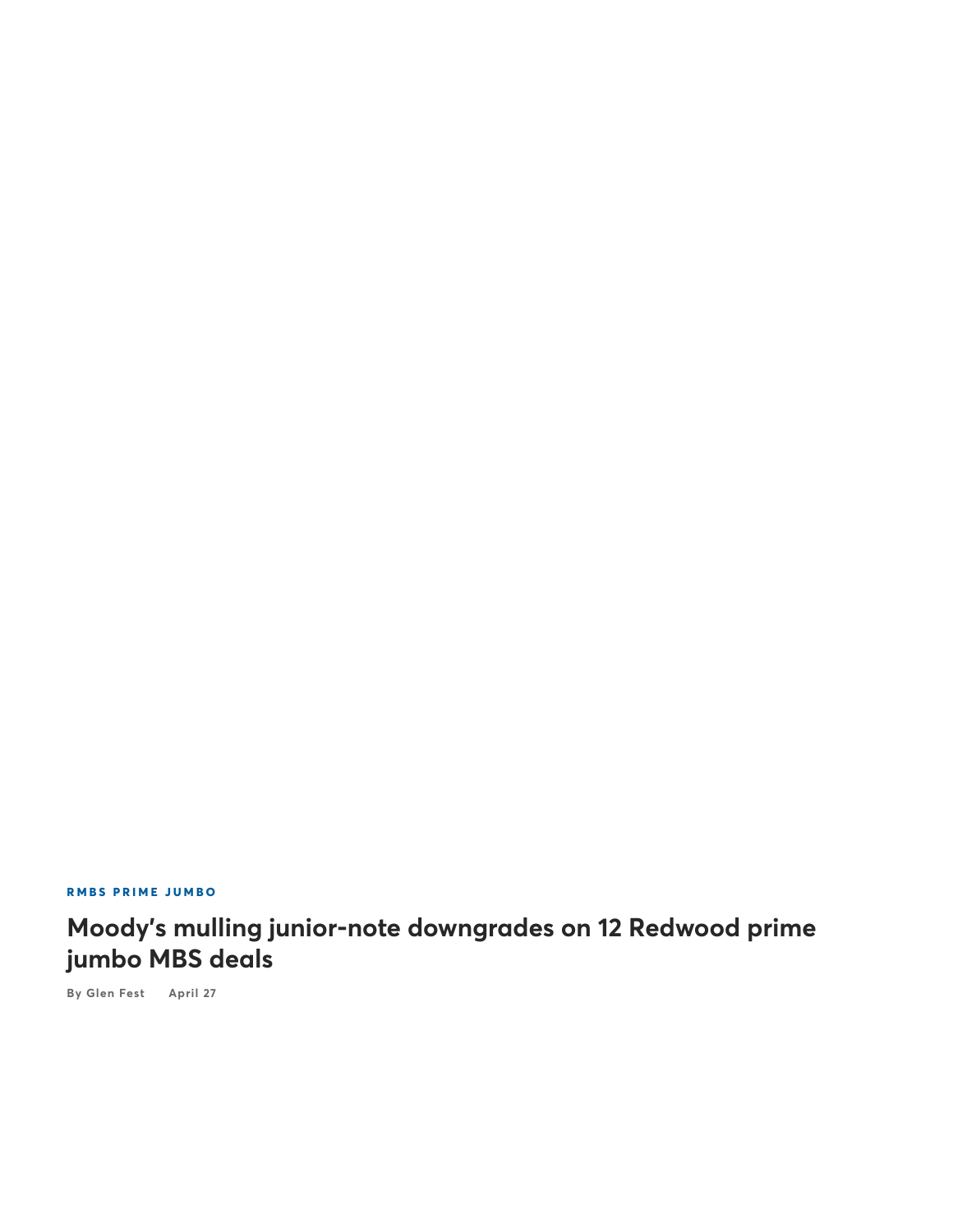#### **L O S S M I T I G AT I O N**

# **Coronavirus-related forbearance requests still on the rise**

**By Brad Finkelstein April 27**

### **Mortgage brokers and credit unions support their communities during global pandemic**

QLMS partners across the country react to challenging times by supporting their neighbors.

 $P$ **ARTNER INSIGHTS SPONSOR CONTENT FROM QUICKEN LOANS**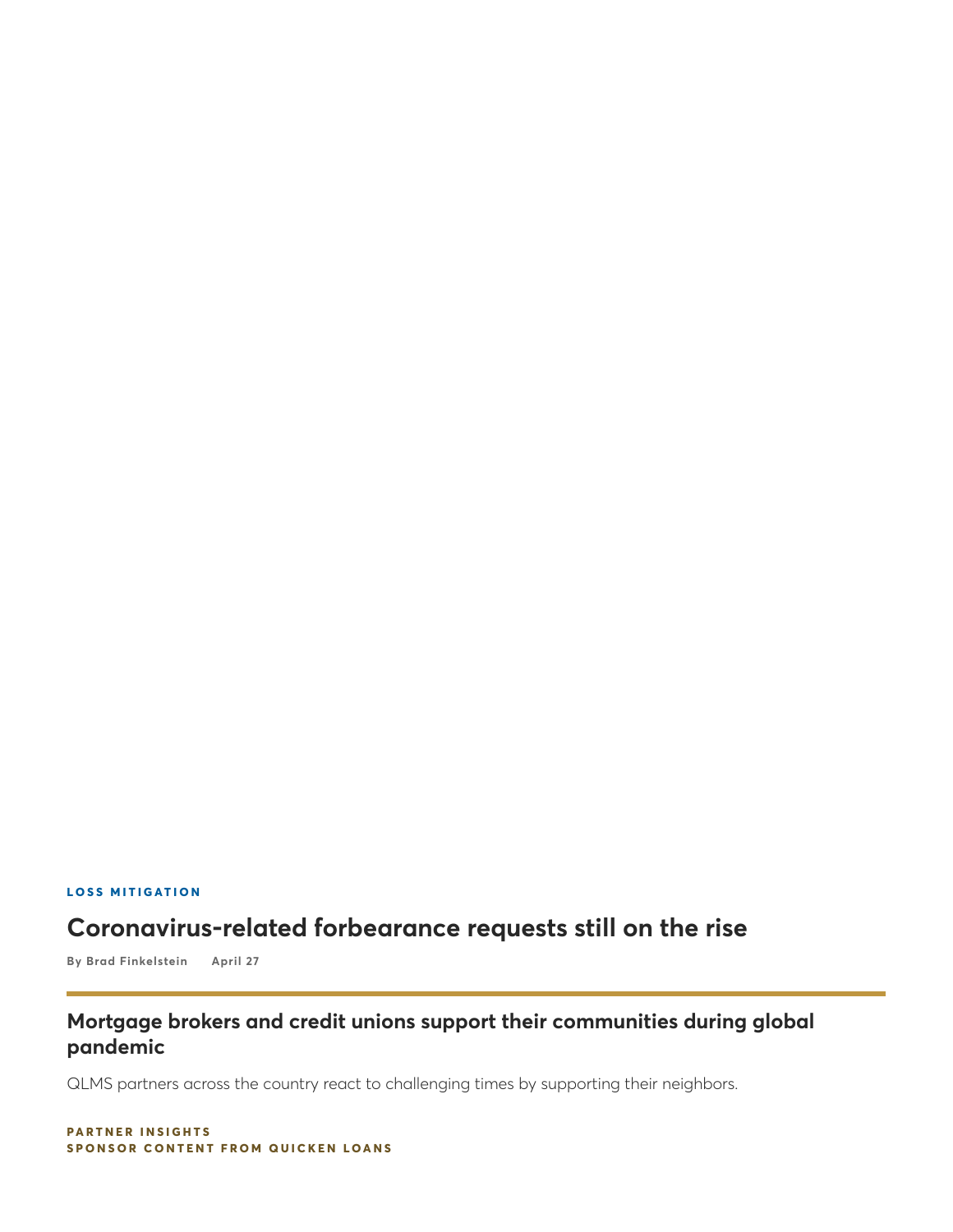$P$  **URCHASING POWER** 

**Homes are now more affordable — but can buyers take advantage?**

**By Brad Finkelstein April 27**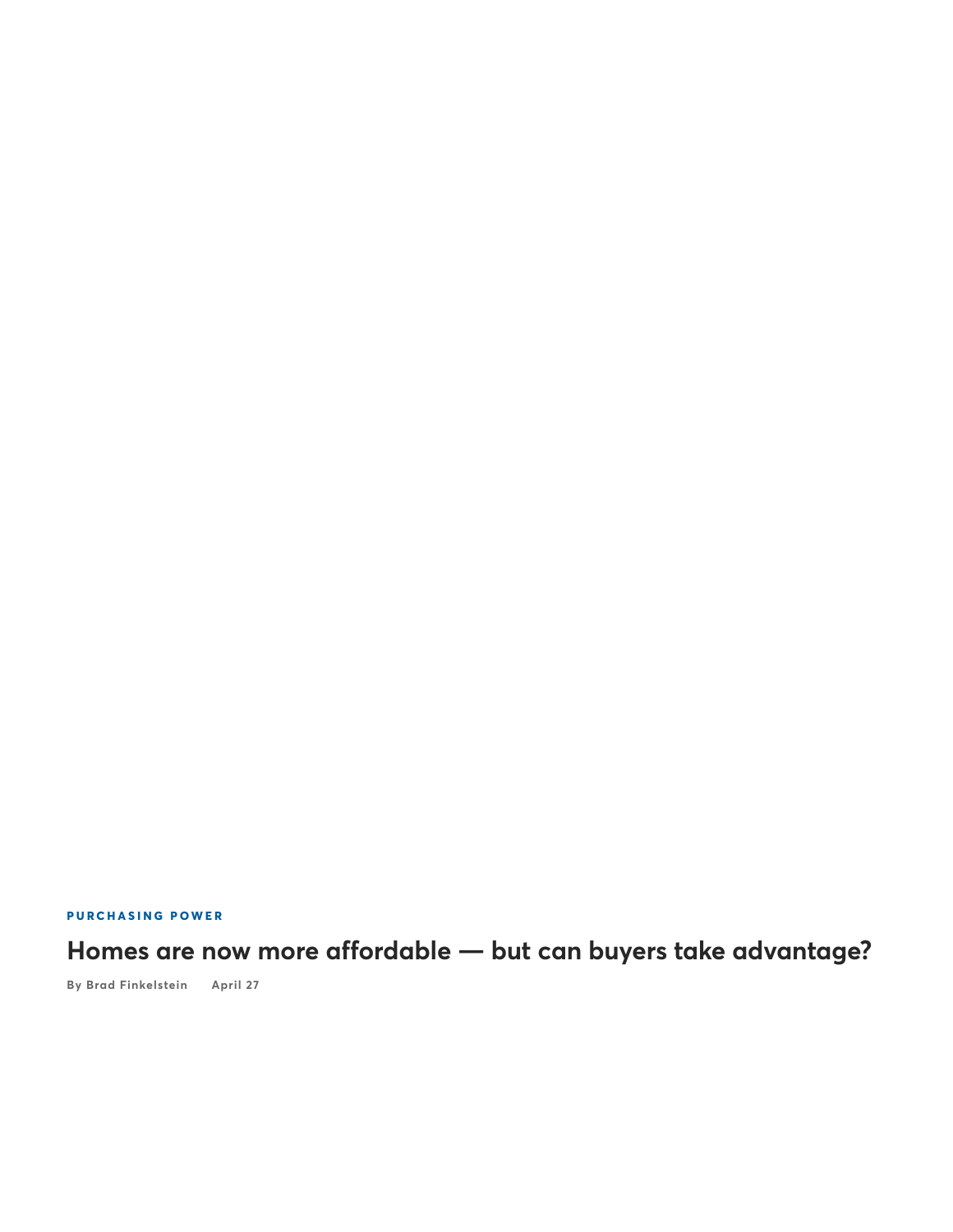**MORTGAGE TECHNOLOGY** 

# **What analog mortgage firms can do to enable remote work fast**

**By Paul Centopani April 27**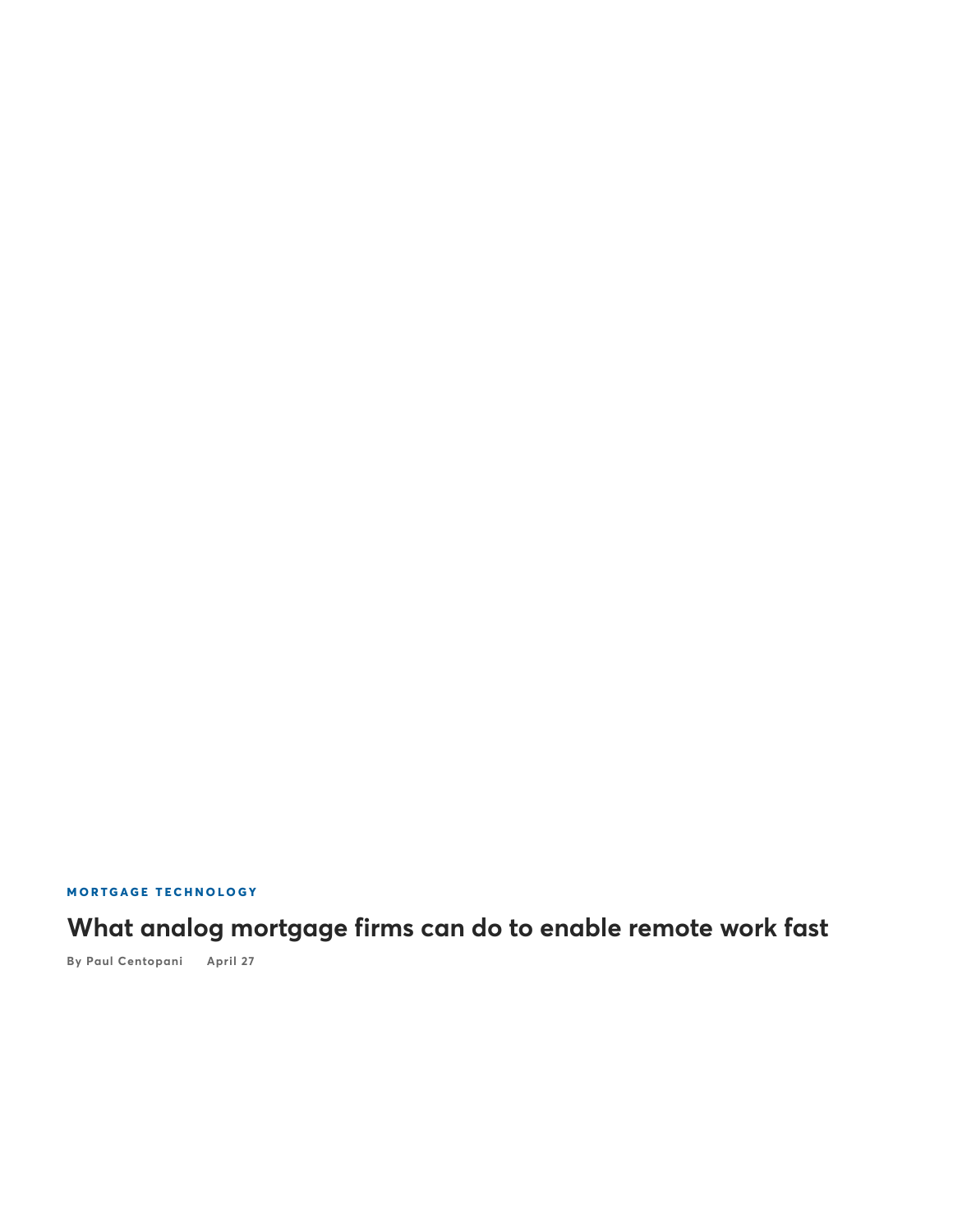#### **C F P B**

# **CFPB issues guidance on making mortgage servicing transfers 'seamless'**

**By Kate Berry April 24**

# **Top Producers 2020**

**Loan officers at the forefront of the field say use of ai tools is key to maintaining a competitive edge, as is the need to move the client conversation beyond rates alone. And in the age of covid-19, they say remote signings and financial contingencies are more crucial than ever.**